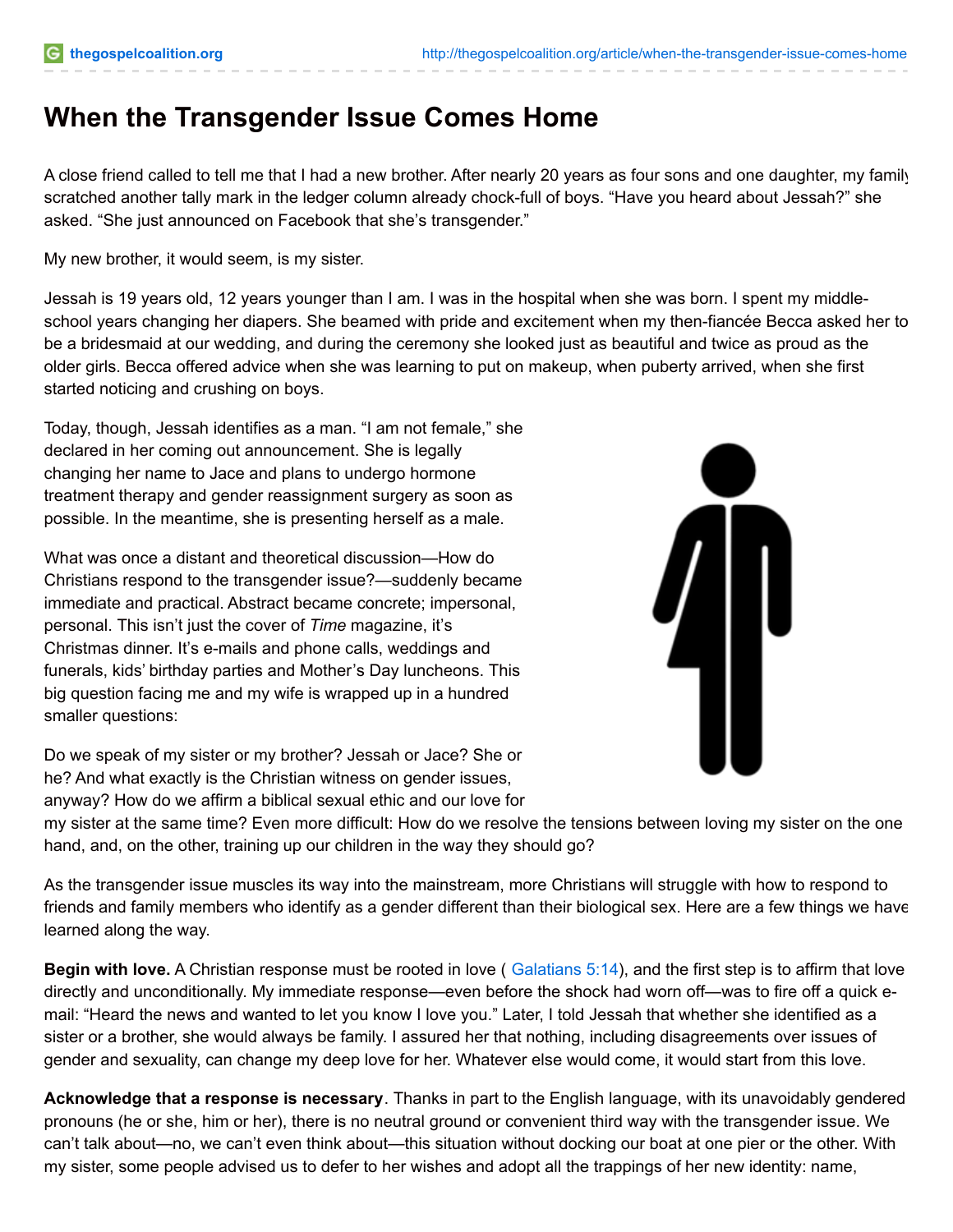pronouns, kit and caboodle. Others advised us to hold the line and refuse to budge. In the end, Becca and I decided that out of respect and as an attempt to live peaceably, so far as it depends on us [\(Romans](http://biblia.com/bible/esv/Romans 12.18) 12:18), we would call my sister by her new name, Jace. Yet we haven't transitioned to masculine pronouns, because we can't refer to her as a man without embracing the claims about sex and gender that make possible her transgender identity.

**Don't respond only according to personal experience or feelings.** Many people "evolve" in their beliefs about gender and sexuality when someone they know and love comes out of the closet. Yet we must be careful to allow God's revealed truth to shape how we understand our experiences, rather than the other way around. My personal suffering does not change the goodness of God. My sure and certain grasp of elementary arithmetic does not change the glorious mysteries of the Trinity (1 = 3) or the hypostatic union (1 + 1 = 1). And my genuine affection, good will, and belief in the dignity of transgender people can never change what God, the author of gender, has authoritatively revealed in his Word.

**Ground yourself in faithful explication of the Bible.** There's much more to say about this issue, but we can start in Genesis: God has made us in his image, and we reflect that image as gendered creatures—male or female—from the moment of creation [\(Genesis](http://biblia.com/bible/esv/Genesis 1.27) 1:27). "God did not make us into undifferentiated genderless automatons," Denny Burk writes in a chapter of *Good: The Joy of Christian Manhood and [Womanhood](http://www.desiringgod.org/books/good)*. "Gender norms, therefore, have their roots in God's good creation and are revealed in nature and Scripture." And so we affirm with the apostle Paul that everything created by God—including these gender norms—is good and should not be rejected (1 [Timothy](http://biblia.com/bible/esv/1 Timothy 4.4) 4:4). Yet my sister is doing just that: rejecting the goodness of her biologically female body and exchanging it for the image of a man.

**Confess your own sin and recognize your need for God's grace.** Like my sister, I have experienced, and continue to experience, ways in which my own sexuality and understanding of my gender fall short of what Jesus intends and calls me to. When it comes to our sins and shortcomings, we are the same; she is what I once was, and what I would still be but for the grace of God (1 [Corinthians](http://biblia.com/bible/esv/1 Corinthians 6.11) 6:11). There is no room for condemnation or superiority at the foot of the cross. Christians instead respond in humility, extending to our transgender friends and family members a measure of the grace that God has given us in Christ. We were not redeemed in order to point fingers, start fights, and hurl stones [\(Colossians](http://biblia.com/bible/esv/Colossians 3.12) 3:12).

**Involve your local church.** It was clear from the get-go that this issue was out of my league, so I contacted my pastor and another elder to discuss practical and theological considerations, and to help guide our response. It was good to have godly, wise counsel double-check our thinking, and it is still a comfort to know that the church was and is praying for us, for my sister, and for my whole family.

**Assess your personal situation.** Much of how you respond will depend on your own, immediate situation, including the nature of your relationship with the transgender individual, whether he or she is a fellow Christian, and other considerations. For our part, high on our priority list is sheltering our two young sons (ages 1 and 5) from affirmations of alternate visions of gender and sexuality—especially while they're too young to put language to their perceptions of gender, while they have no concept of sex or sexuality, and while introducing them to ideas like "transgender" will only confuse the truth. We cannot in good conscience tell our boys that their Aunt Jessah is now their Uncle Jace, but my family has made it clear that refusing to do so would be considered offensive, intolerant, and unacceptable. So we made the difficult decision to isolate them from this issue, and from my sister, until they are older and able to navigate questions of gender and sexuality at a more age-appropriate level.

**Respond in love.** Through it all, we're committed to ensuring that our personal relationships with Jessah are characterized by genuine love, which goes out of its way to show affection and honor even as it clings to the truth [\(Romans](http://biblia.com/bible/esv/Romans 12.9%E2%80%9310) 12:9–10). She needs to know—from our words and our actions—that she will never have anything to fear from us. We won't condemn or hate or mistreat her; we won't dismiss or snub or intentionally offend her. We will never bully her. Together, we have committed to treating her well. This doesn't mean things will always be comfortable or easy (they won't) or that we check our convictions at the door whenever we see her (we don't), only that we treat her with the same kindness and respect with which we would treat any other family member.